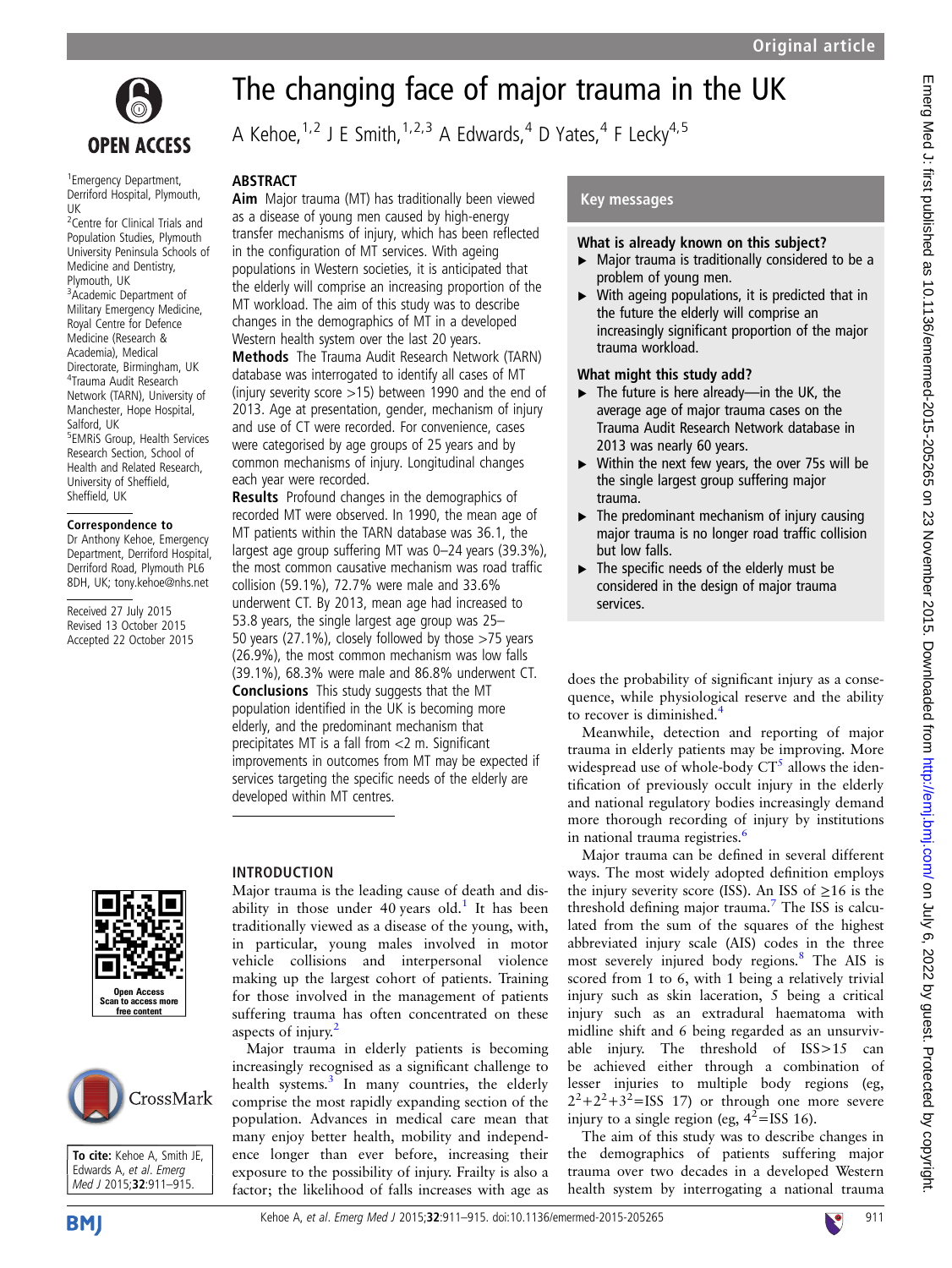database. A better understanding of the true demographics of major trauma may help to shape the development of major trauma systems and facilities to ensure that the needs of the entire spectrum of patients suffering trauma can be met.

#### METHODS

The Trauma Audit Research Network (TARN) collects data on patients suffering trauma in England and Wales who are admitted to hospital for  $\geq$ 72 h, require critical care resources or who die from their injuries. Certain injuries, such as fractures of the pubic ramus or proximal femur in those aged >65 years, are specifically excluded. The TARN database was interrogated to identify a continuous cohort of all patients with major trauma defined as ISS >15 from 1990 to the end of 2013. Data included age, gender, mechanism of injury and the use of CT.

For each year, median (SD) age, gender frequency and percentage of cases undergoing CT investigation were calculated. Cases were categorised by age at time of injury into four groups (0–24 years, 25–49 years, 50–74 years and 75 years plus) and according to mechanism of injury, using the five most common categories of road traffic collision (RTC), falls from height >2 m, fall from height <2 m, shooting/stabbing combined and all others.

We also interrogated national hospital episode statistics (HES) data from 2005 onwards to give an indication of absolute numbers (rather than proportions) of patients with severe injury presenting to UK hospitals (figure 1).

#### RESULTS

During the study period, 116 467 cases of major trauma were identified whose data are presented in [tables 1](#page-2-0) and [2](#page-2-0).

In 1990, the mean age of recorded patients suffering major trauma was 36.1 years, with the largest single group being those under 25 years (39.3%). The over 75s made up just 8.1% of the recorded major trauma population. Throughout the study period, mean age increased slowly from 1990 until 2006 at which point an accelerated increase was observed reaching 53.8 years by 2013. By the end of the study period, those under 25 years comprised the smallest age group representing only 17% of major trauma cases, whereas a threefold increase in the proportion of over 75s to 26.9% was observed. More modest increases and decreases were observed in the proportions of 50–74 and 25–49 year olds, respectively.

The proportion of men in the major trauma population did not vary dramatically, reducing slightly to 68% in 2013 from a peak of 75.5% in 2001.

The mechanisms of injury causing major trauma in the TARN database also changed throughout the study period, tracking the changes in age groups. In 1990, the predominant mechanism was RTC, which was responsible for nearly 60% of all recorded major trauma while low falls comprised only 4.7%. Through



Figure 1 Hospital episode statistics data of patients eligible for Trauma Audit Research Network inclusion.

the study period, the ratio of RTC:low fall changed dramatically, so that by 2013 low falls were responsible for 39.1% of cases and were the most common mechanism of injury causing major trauma in the UK while the proportion of major trauma from RTC had halved to just under 30%. The proportions of high falls, shooting/stabbing and major trauma from all other causes remained relatively static throughout the study period.

#### **DISCUSSION**

This study demonstrates a rapid and profound change in the demographics of major trauma recorded in a developed health system over the last 20 years. It suggests that the true incidence of major trauma in the elderly greatly exceeds earlier predictions. Rather than being a disease of young men, the majority of patients suffering major trauma identified in the UK are now older than 50 years of age.

An increase in elderly trauma has been anticipated as the global population ages; indeed in 1990, MacKenzie predicted that by 2050, 39% of trauma admission episodes in the USA would occur in those older than 65 years.<sup>9</sup> From our data, if current trends persist, within the next few years those over 75 years of age will comprise the single largest group of patients suffering major trauma. Over the last 10 years, the average age of recorded patients suffering major trauma has increased at 1.43 years per year. This is nearly twice the annual yearly increase reported in a comparable Western European Trauma system in the previous decade.<sup>[10](#page-3-0)</sup>

In 1990, the overwhelming majority (60%) of recorded major trauma was caused by RTCs. This proportion has now halved to 30% and has been comfortably overtaken by low-energy falls, which are now responsible for the highest proportion of patients suffering major trauma at 39%.

There have been few previous UK studies investigating this issue. Giannoudis recently described trauma in the elderly in Leeds between 1997 and 2002. Here, patients over 65 years made up only 13.8% of the major trauma population and there was a clear peak in incidence in the early 20s with a continuous decline thereafter with increasing age. The predominant mechanism of injury in this study was RTC, followed by falls  $>2$  m, and then falls  $<$ 2 m. $^{11}$ 

There are numerous possible explanations for our observations. Data from the National Office for Statistics confirm that here has indeed been a dramatic reduction in death and serious injury resulting from RTC over the last 20 years. This is likely to have occurred due to a combination of improvements in car and road design, more effective regulation of speed, better safety and accident prevention education for the young. Another possible explanation is that there has been an increase in the absolute numbers of elderly patients suffering injury. Our analysis of HES data for hospital admissions with injury codes that would be eligible for TARN submission suggests that during a 6-year period between 2004 and 2010 the numbers of injured patients below 50 years of age remained stable, while there were large increases in the  $50-75$  years and  $75+$  years groups of  $50\%$ and 75%, respectively (figure 1). This would match a general increase in the numbers of older people within the population.

While these data confirm an increase in the numbers of elderly patients with traumatic injury being diagnosed and recorded, they do not reveal whether this is because more elderly patients are actually suffering injury or because the detection and reporting of injury in these groups has improved. Over recent years, many advances in the management of major trauma have been introduced. One example is the increased use of CT with the widespread adoption of imaging guidelines for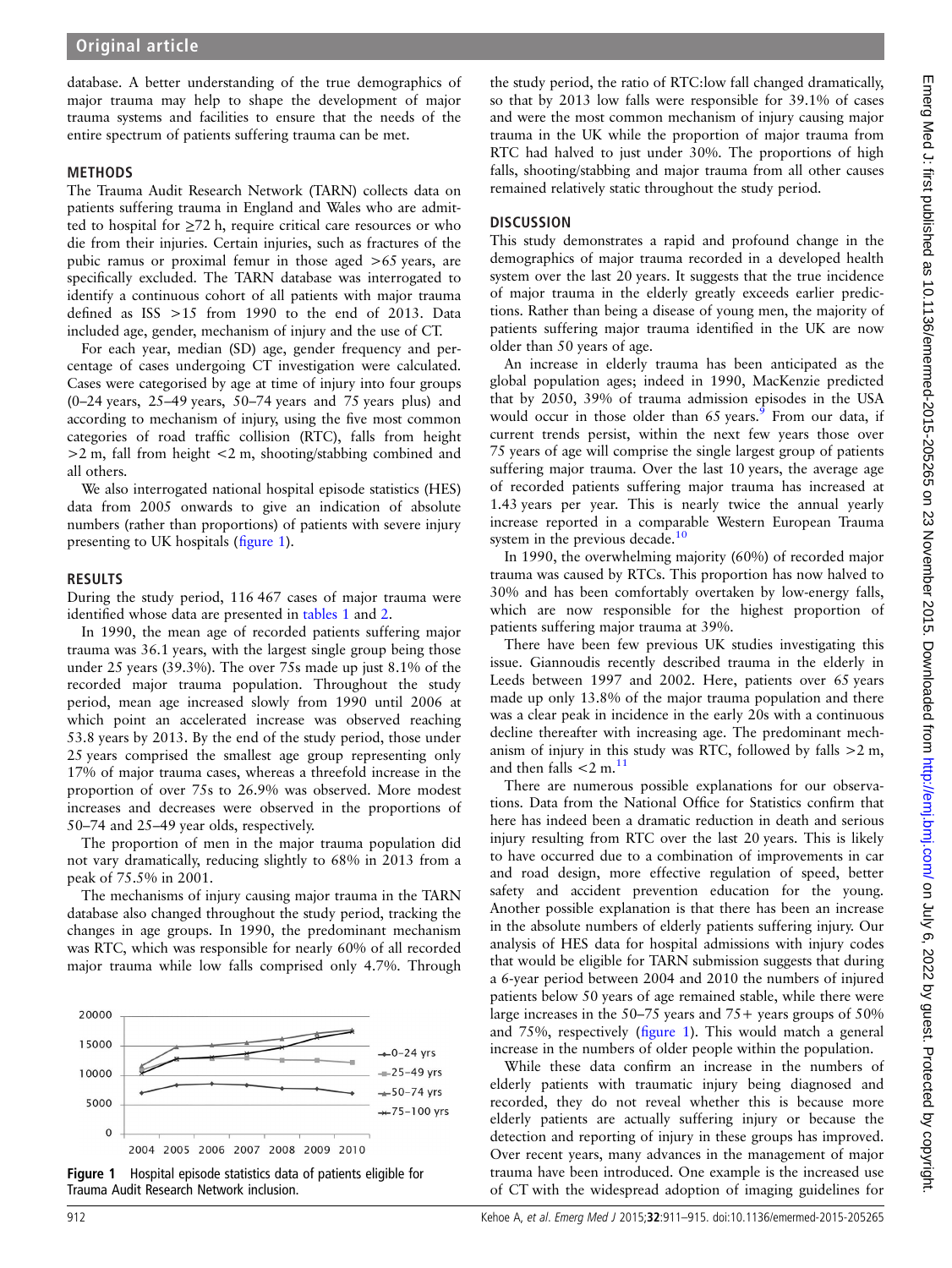<span id="page-2-0"></span>

|  |  | Table 1 Age, gender and frequency of CT scan |  |
|--|--|----------------------------------------------|--|
|--|--|----------------------------------------------|--|

|      |              | Age n (%)    |              |              |              |             | <b>Male</b>    | CT scan        |
|------|--------------|--------------|--------------|--------------|--------------|-------------|----------------|----------------|
| Year | <b>Total</b> | $0 - 24$     | $25 - 49$    | $50 - 75$    | >75          | Mean (SD)   | $n$ (%)        | $n$ (%)        |
| 1990 | 619          | 243 (39.3%)  | 208 (33.6%)  | 118 (19.1%)  | 50 (8.1%)    | 36.1(22.2)  | 450 (72.7%)    | 208 (33.6%)    |
| 1991 | 1306         | 488 (37.4%)  | 450 (34.5%)  | 245 (18.8%)  | 123 (9.4%)   | 36.9 (23.1) | 964 (73.8%)    | 458 (35.1%)    |
| 1992 | 1488         | 518 (34.8%)  | 513 (34.5%)  | 330 (22.2%)  | 127 (8.5%)   | 38.1 (22.6) | 1080 (72.6%)   | 484 (32.5%)    |
| 1993 | 1494         | 491 (32.9%)  | 516 (34.5%)  | 328 (22%)    | 159 (10.6%)  | 39.9 (23.3) | 1066 (71.4%)   | 438 (29.3%)    |
| 1994 | 2939         | 1071 (36.4%) | 954 (32.5%)  | 631 (21.5%)  | 283 (9.6%)   | 38.3 (23.4) | 2183 (74.3%)   | 851 (29%)      |
| 1995 | 3650         | 1259 (34.5%) | 1335 (36.6%) | 760 (20.8%)  | 296 (8.1%)   | 37.6 (22.4) | 2688 (73.6%)   | 1180 (32.3%)   |
| 1996 | 3468         | 1373 (39.6%) | 1138 (32.8%) | 673 (19.4%)  | 284 (8.2%)   | 36.1(22.7)  | 2592 (74.7%)   | 1144 (33%)     |
| 1997 | 2949         | 972 (33%)    | 1099 (37.3%) | 624 (21.2%)  | 254 (8.6%)   | 38.3 (22.4) | 2178 (73.9%)   | 1083 (36.7%)   |
| 1998 | 2753         | 900 (32.7%)  | 1059 (38.5%) | 537 (19.5%)  | 257 (9.3%)   | 38.2 (22.5) | 1998 (72.6%)   | 1127 (40.9%)   |
| 1999 | 3040         | 1004 (33%)   | 1111 (36.5%) | 638 (21%)    | 287 (9.4%)   | 38.5(23)    | 2220 (73%)     | 1455 (47.9%)   |
| 2000 | 3215         | 1009 (31.4%) | 1220 (37.9%) | 732 (22.8%)  | 254 (7.9%)   | 39(22.1)    | 2406 (74.8%)   | 1709 (53.2%)   |
| 2001 | 3055         | 1047 (34.3%) | 1138 (37.3%) | 611 (20%)    | 259 (8.5%)   | 38.2 (22.1) | 2306 (75.5%)   | 1717 (56.2%)   |
| 2002 | 3221         | 1047 (32.5%) | 1205 (37.4%) | 687 (21.3%)  | 282 (8.8%)   | 39 (22.2)   | 2389 (74.2%)   | 1844 (57.2%)   |
| 2003 | 3565         | 1164 (32.7%) | 1354 (38%)   | 771 (21.6%)  | 276 (7.7%)   | 38.8 (21.6) | 2640 (74.1%)   | 2031 (57%)     |
| 2004 | 3358         | 1077 (32.1%) | 1265 (37.7%) | 718 (21.4%)  | 298 (8.9%)   | 39.5(22)    | 2489 (74.1%)   | 1973 (58.8%)   |
| 2005 | 3233         | 999 (30.9%)  | 1160 (35.9%) | 765 (23.7%)  | 309 (9.6%)   | 40.6 (22.4) | 2393 (74%)     | 1989 (61.5%)   |
| 2006 | 2976         | 912 (30.6%)  | 1142 (38.4%) | 663 (22.3%)  | 259 (8.7%)   | 40.2(21.7)  | 2249 (75.6%)   | 1970 (66.2%)   |
| 2007 | 4117         | 1143 (27.8%) | 1573 (38.2%) | 965 (23.4%)  | 436 (10.6%)  | 42 (22.3)   | 3061 (74.4%)   | 3024 (73.5%)   |
| 2008 | 4691         | 1288 (27.5%) | 1652 (35.2%) | 1161 (24.7%) | 590 (12.6%)  | 43.4 (22.9) | 3443 (73.4%)   | 3606 (76.9%)   |
| 2009 | 6701         | 1651 (24.6%) | 2327 (34.7%) | 1761 (26.3%) | 962 (14.4%)  | 45.6 (23.1) | 4922 (73.5%)   | 5415 (80.8%)   |
| 2010 | 9583         | 2162 (22.6%) | 3065 (32%)   | 2651 (27.7%) | 1705 (17.8%) | 47.7 (24.4) | 6773 (70.7%)   | 7975 (83.2%)   |
| 2011 | 12 719       | 2720 (21.4%) | 4073 (32%)   | 3373 (26.5%) | 2553 (20.1%) | 48.9 (24.6) | 8959 (70.4%)   | 10 790 (84.8%) |
| 2012 | 15 089       | 2834 (18.8%) | 4319 (28.6%) | 4282 (28.4%) | 3654 (24.2%) | 51.8(25)    | 10 347 (68.6%) | 13 044 (86.4%) |
| 2013 | 17 238       | 2933 (17%)   | 4665 (27.1%) | 4999 (29%)   | 4641 (26.9%) | 53.8 (25.2) | 11 778 (68.3%) | 14 963 (86.8%) |

# Table 2 Mechanism of injury

|      | <b>Total</b> | Injury mechanism n (%) |              |              |                       |              |  |  |
|------|--------------|------------------------|--------------|--------------|-----------------------|--------------|--|--|
| Year |              | Road traffic collision | Fall $<$ 2 m | Fall $>2$ m  | Shooting/<br>stabbing | <b>Other</b> |  |  |
| 1990 | 619          | 366 (59.1%)            | 29 (4.7%)    | 115 (18.6%)  | $1(0.2\%)$            | 108 (17.4%)  |  |  |
| 1991 | 1306         | 775 (59.3%)            | 118 (9%)     | 211 (16.2%)  | $1(0.1\%)$            | 201 (15.4%)  |  |  |
| 1992 | 1488         | 900 (60.5%)            | 114 (7.7%)   | 229 (15.4%)  |                       | 245 (16.5%)  |  |  |
| 1993 | 1494         | 889 (59.5%)            | 150 (10%)    | 223 (14.9%)  | $3(0.2\%)$            | 229 (15.3%)  |  |  |
| 1994 | 2939         | 1691 (57.5%)           | 323 (11%)    | 405 (13.8%)  | $6(0.2\%)$            | 514 (17.5%)  |  |  |
| 1995 | 3650         | 2080 (57%)             | 385 (10.5%)  | 523 (14.3%)  | 20 (0.5%)             | 642 (17.6%)  |  |  |
| 1996 | 3468         | 2012 (58%)             | 379 (10.9%)  | 514 (14.8%)  | 46 (1.3%)             | 517 (14.9%)  |  |  |
| 1997 | 2949         | 1615 (54.8%)           | 339 (11.5%)  | 443 (15%)    | 58 (2%)               | 494 (16.8%)  |  |  |
| 1998 | 2753         | 1507 (54.7%)           | 306 (11.1%)  | 432 (15.7%)  | 75 (2.7%)             | 433 (15.7%)  |  |  |
| 1999 | 3040         | 1630 (53.6%)           | 373 (12.3%)  | 477 (15.7%)  | 94 (3.1%)             | 466 (15.3%)  |  |  |
| 2000 | 3215         | 1666 (51.8%)           | 387 (12%)    | 537 (16.7%)  | 100 (3.1%)            | 525 (16.3%)  |  |  |
| 2001 | 3055         | 1609 (52.7%)           | 330 (10.8%)  | 507 (16.6%)  | 132 (4.3%)            | 477 (15.6%)  |  |  |
| 2002 | 3221         | 1738 (54%)             | 370 (11.5%)  | 513 (15.9%)  | 114 (3.5%)            | 486 (15.1%)  |  |  |
| 2003 | 3565         | 1877 (52.7%)           | 435 (12.2%)  | 566 (15.9%)  | 133 (3.7%)            | 554 (15.5%)  |  |  |
| 2004 | 3358         | 1710 (50.9%)           | 435 (13%)    | 558 (16.6%)  | 122 (3.6%)            | 533 (15.9%)  |  |  |
| 2005 | 3233         | 1535 (47.5%)           | 487 (15.1%)  | 611 (18.9%)  | 117 (3.6%)            | 483 (14.9%)  |  |  |
| 2006 | 2976         | 1440 (48.4%)           | 461 (15.5%)  | 538 (18.1%)  | 102 (3.4%)            | 435 (14.6%)  |  |  |
| 2007 | 4117         | 1852 (45%)             | 751 (18.2%)  | 772 (18.8%)  | 105 (2.6%)            | 637 (15.5%)  |  |  |
| 2008 | 4691         | 1937 (41.3%)           | 1002 (21.4%) | 942 (20.1%)  | 138 (2.9%)            | 672 (14.3%)  |  |  |
| 2009 | 6701         | 2580 (38.5%)           | 1646 (24.6%) | 1321 (19.7%) | 203 (3%)              | 951 (14.2%)  |  |  |
| 2010 | 9583         | 3144 (32.8%)           | 2811 (29.3%) | 2007 (20.9%) | 248 (2.6%)            | 1373 (14.3%) |  |  |
| 2011 | 12 719       | 4115 (32.4%)           | 4194 (33%)   | 2299 (18.1%) | 323 (2.5%)            | 1788 (14.1%) |  |  |
| 2012 | 15 089       | 4747 (31.5%)           | 5458 (36.2%) | 2715 (18%)   | 342 (2.3%)            | 1827 (12.1%) |  |  |
| 2013 | 17 238       | 5093 (29.5%)           | 6737 (39.1%) | 3106 (18%)   | 328 (1.9%)            | 1974 (11.5%) |  |  |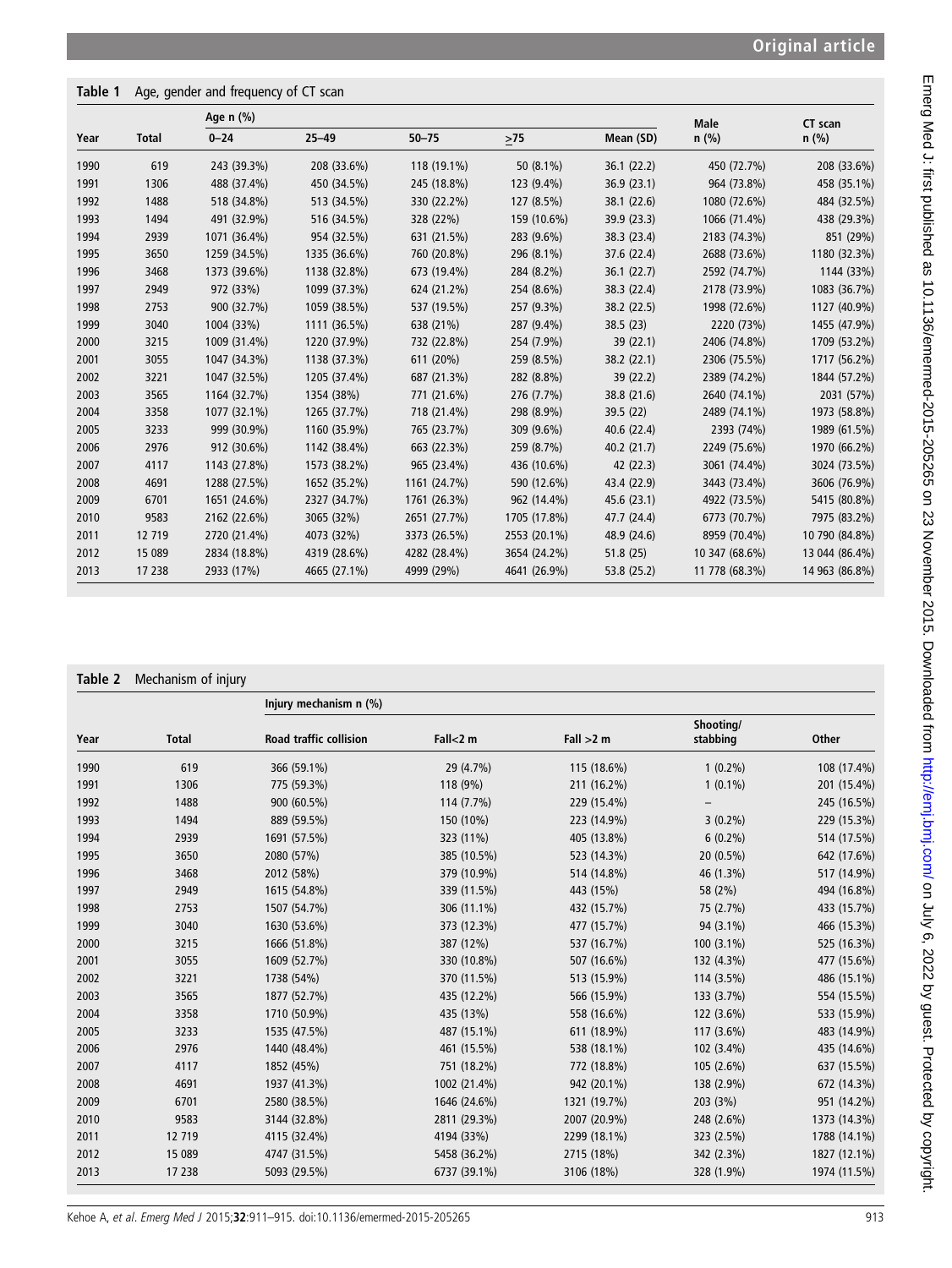<span id="page-3-0"></span>head injury and the increased use of whole-body CT (or pan CT) as the investigation of choice in polytrauma.<sup>5</sup> This allows the early detection of injuries that previously may have remained undetected or undefined. As an example, an elderly patient with an intracerebral contusion, two fractured ribs and a wedge fracture of a lumbar vertebra would have an ISS of 17  $(3^2+2^2+2^2)$  and would be classified as a patient suffering major trauma. Without the use of CT, such injuries may well have gone undetected in the past. Further work is required to determine whether or not this truly represents a burgeoning epidemic of elderly trauma.

The challenges of this new trauma landscape are wide ranging. Field triage tools that use a combination of mechanism of injury, vital signs and identifiable anatomical injury are likely to be less sensitive in identifying major trauma in the elderly. In a recent multicentre study from the West Coast of America, Nakamura et  $al^{12}$  $al^{12}$  $al^{12}$  reported a progressive decrease in the sensitivity of field triage guidelines with each decade of life beyond 60 years. In a UK major trauma centre (MTC) serving a population with a high proportion of elderly patients, the overall sensitivity of the local field triage tool for identifying major trauma was estimated to be as low as  $52\%$ .<sup>13</sup>

The pathophysiological response to trauma in the elderly is different to the young.<sup>4 [14](#page-4-0)</sup> In particular, emerging evidence suggests that for a given anatomical severity of traumatic brain injury the impairment in GCS in the elderly is less than that in the young.<sup>[15 16](#page-4-0)</sup> The state of Ohio was among the first to introduce evidence-based geriatric-specific guidelines for the over  $70s$ ,  $^{17}$  $^{17}$  $^{17}$  the most significant modification of which is elevating the GCS threshold from 13 to 14.[18](#page-4-0) Compared with standard adult criteria, these new guidelines have increased the sensitivity of triage in elderly patients suffering major trauma from 61% to 93% with a corresponding modest decrease in specificity from 61% to 49%.[19](#page-4-0)

For similar reasons, having arrived at hospital, activating the right trauma team response for elderly fallers is difficult. In many systems, trauma team activation criteria closely resemble field triage tools. Activating a hospital-wide trauma response for every elderly patient injured in a low fall would be disruptive and impractical, but a tiered trauma response may allow early senior clinician assessment with rapid access to advanced diag-nostics for elderly fallers<sup>[20](#page-4-0)</sup> and some institutions have extended their activation criteria to include elderly patients with head or torso injury from low falls. $21$ 

Significant comorbidity is more likely in older patients. Mortality in elderly patients suffering major trauma is much higher than that in their younger counterparts,  $22 \times 23$  but with appropriately configured services good outcomes can be achieved. $3^{24}$   $25$  For many elderly patients suffering trauma undergoing non-operative management, targeted rehabilitation on a dedicated trauma unit may yield similar mortality benefits to those observed in orthopaedic trauma units with embedded orthogeriatric services.[26](#page-4-0) Identification and early aggressive management of patients at higher risk of developing complications such as those with blunt chest wall trauma  $27$  may improve mortality and morbidity while reducing hospital stay.

#### LIMITATIONS

Our study has several important limitations inherent in the design of retrospective database analyses. In particular, the inconsistency in institutions submitting data to TARN over the last 20 years means it is difficult to be certain that the effect observed is not simply due to incomplete data collection. Since the advent of regional major trauma networks in England around

2012, many more institutions submit data to TARN. Data recorded from this point are, therefore, more likely to offer a true reflection of the national trauma caseload. While not directly comparable, national HES data are more comprehensive and show the absolute numbers of patients in each age range receiving an International Statistical Classification of Diseases and Related Health Problems, tenth revision code indicating traumatic injury that would be potentially eligible for inclusion in the TARN database. Although not all of these patients will meet the definition of major trauma, this would support the idea of a marked increase in the numbers of elderly patients suffering trauma diagnosed with injury, although this may still be explained at least partly by increased detection rather than a burgeoning epidemic of new cases. Our findings may be not be generalisable to other health systems with different population demographics or a higher incidence of penetrating trauma.

### **CONCLUSIONS**

This study shows that the population in whom major trauma is identified and recorded is becoming more elderly, and the predominant mechanism that precipitates major trauma is a fall from <2 m. This is the first study to identify an apparently radical change in the demographics of major trauma in the UK over the last 20 years. Significant improvements in outcomes from trauma may be expected if trauma services targeting the specific needs of this patient group are developed within major trauma centres.

Twitter Follow Antoinette Edwards at [@AntoinetteE60](http://twitter.com/AntoinetteE60)

Contributors AK and JES conceived the original idea. AE, DY and FL provided data and analysis. AK wrote the working draft and all authors contributed to editing the draft.

Competing interests None declared.

Ethics approval TARN holds HRA CAG section 251 approval for research on anonymised data submitted by member hospitals.

Provenance and peer review Not commissioned; externally peer reviewed.

Open Access This is an Open Access article distributed in accordance with the Creative Commons Attribution Non Commercial (CC BY-NC 4.0) license, which permits others to distribute, remix, adapt, build upon this work non-commercially, and license their derivative works on different terms, provided the original work is properly cited and the use is non-commercial. See: [http://creativecommons.org/](http://creativecommons.org/licenses/by-nc/4.0/) [licenses/by-nc/4.0/](http://creativecommons.org/licenses/by-nc/4.0/)

#### **REFERENCES**

- Krug EG, Sharma GK, Lozano R. The global burden of injuries. [Am J Public Health](http://dx.doi.org/10.2105/AJPH.90.4.523) 2000;90:523–6.
- 2 Collicott PE, Hughes I. Training in advanced trauma life support. [JAMA](http://dx.doi.org/10.1001/jama.1980.03300370030022) 1980;243:1156–9.
- 3 Grossman MD, Ofurum U, Stehly CD, et al. Long-term survival after major trauma in geriatric trauma patients: the glass is half full. [J Trauma Acute Care Surg](http://dx.doi.org/10.1097/TA.0b013e31824d0e6d) 2012;72:1181–5.
- 4 Bruijns SR, Guly HR, Bouamra O, et al. The value of traditional vital signs, shock index, and age-based markers in predicting trauma mortality. [J Trauma Acute Care](http://dx.doi.org/10.1097/TA.0b013e31829246c7) [Surg](http://dx.doi.org/10.1097/TA.0b013e31829246c7) 2013;74:1432–7.
- Huber-Wagner S, Lefering R, Qvick LM, et al. Effect of whole-body CT during trauma resuscitation on survival: a retrospective, multicentre study. [Lancet](http://dx.doi.org/10.1016/S0140-6736(09)60232-4) 2009;373:1455-61.
- 6 Lecky F, Woodford M, Edwards A, et al. Trauma scoring systems and databases. [Br J Anaesth](http://dx.doi.org/10.1093/bja/aeu242) 2014;113:286–94.
- 7 Baker SP, O'Neill B, Haddon W Jr, et al. The injury severity score: a method for describing patients with multiple injuries and evaluating emergency care. [J Trauma](http://dx.doi.org/10.1097/00005373-197403000-00001) 1974;14:187–96.
- 8 AAAM, editor Committee on Injury Scaling. Injury Impairment Scale 1994; Des Plaines Association for the Advancement of Automotive Medicine.
- 9 MacKenzie EJ, Morris JA Jr, Smith GS, et al. Acute hospital costs of trauma in the United States: implications for regionalized systems of care. [J Trauma](http://dx.doi.org/10.1097/00005373-199009000-00005) 1990;30:1096–101; discussion 101–3.
- 10 Aldrian S, Nau T, Koenig F, et al. Geriatric polytrauma. [Wien Klin Wochenschr](http://dx.doi.org/10.1007/s00508-004-0290-y) 2005;117:145–9.
- 11 Giannoudis PV, Harwood PJ, Court-Brown C, et al. Severe and multiple trauma in older patients; incidence and mortality. [Injury](http://dx.doi.org/10.1016/j.injury.2008.10.016) 2009;40:362-7.